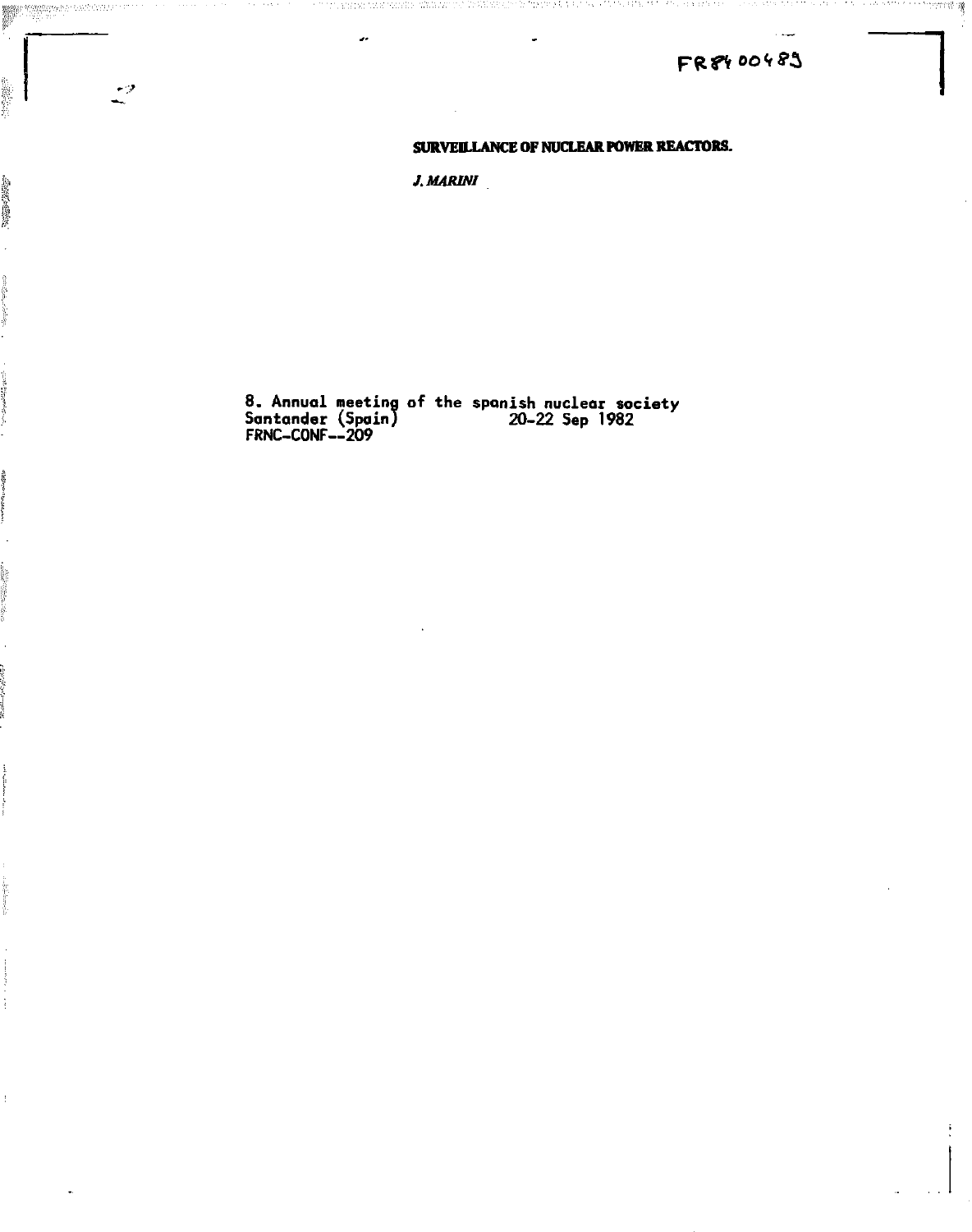## **SURVEILLANCE OF NUCLEAR POWER REACTORS**

### **SUMMARY**

**Surveillance of nuclear power reactors is now a necessity imposed by such regulatory documents as USNRC Regulatory Guide 1.133. In addition to regulatory requirements, however, nuclear reactor surveillance offers plant operators significant economic advantages insofar as a single day's outage is very costly.** 

**The economic worth of a reactor surveillance system can be stated in terms of the improved plant availability provided through its capability to detect incidents before they occur and cause serious damage. Furthermore, the TIG accident has demonstrated the need for monitoring certain components to provide operators with clear information on their functional status.** 

**In response to the above considerations, Frimatone has developed a line of products which includes :** 

- **pressure vessel leakage detection systems**
- **loose part detection systems**
- **component vibration monitoring systems**
- **crack detection and monitoring systems.**

**Some of the surveillance systems developed by Framatome are described in this paper.**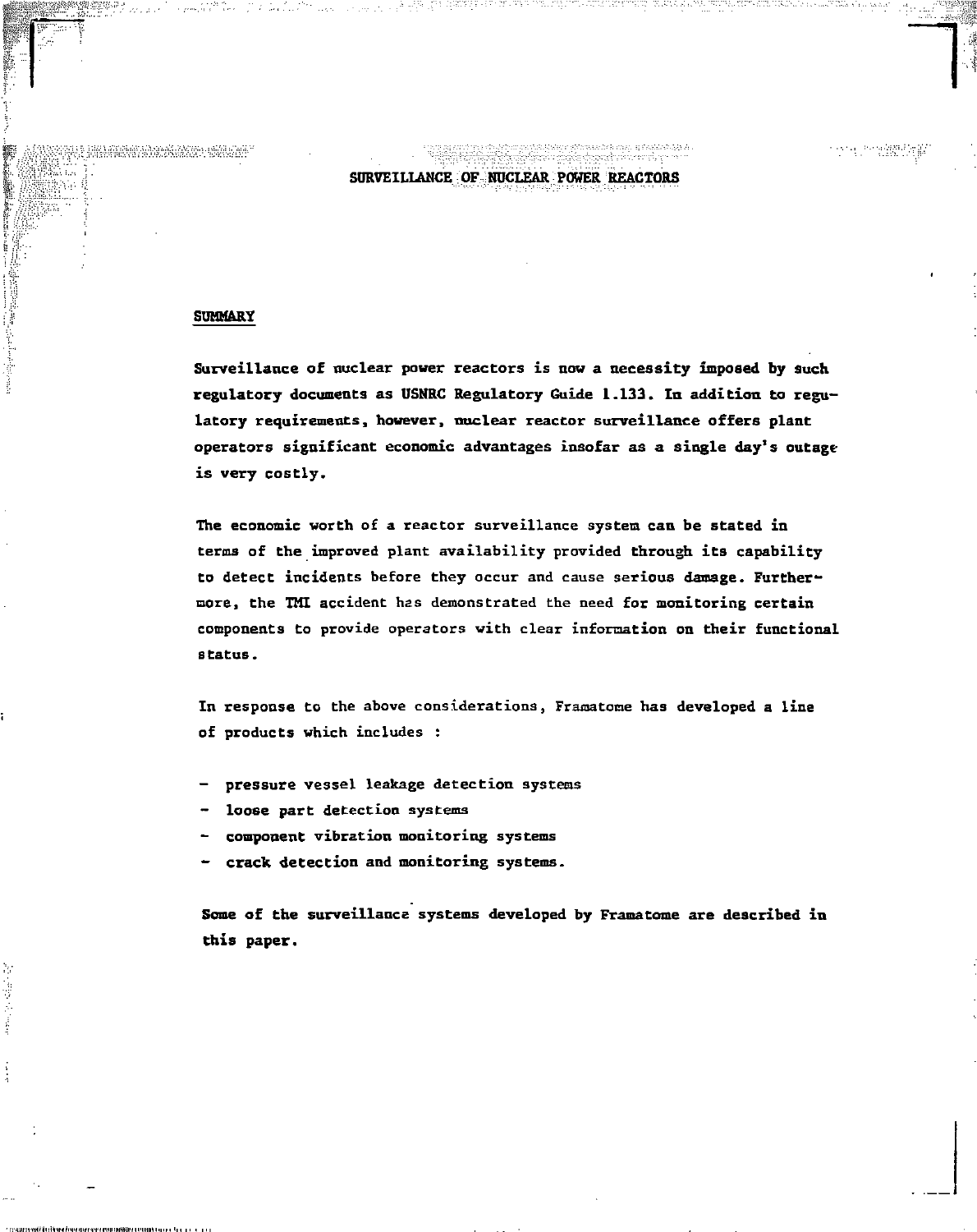**The main components of a Nuclear Steam System Supply (NSSS) are shown in Figures 1 to 3. Drifting metallic parts may cause serious consequences in**  such areas as the bottom of steam generators (hot leg bottom head) or the **top of reactors where the control rods are located.** 

WA BERTAWA SERGE TERRATU TERRATU DENGAN TERRATU DAN TERRATU







物质增加



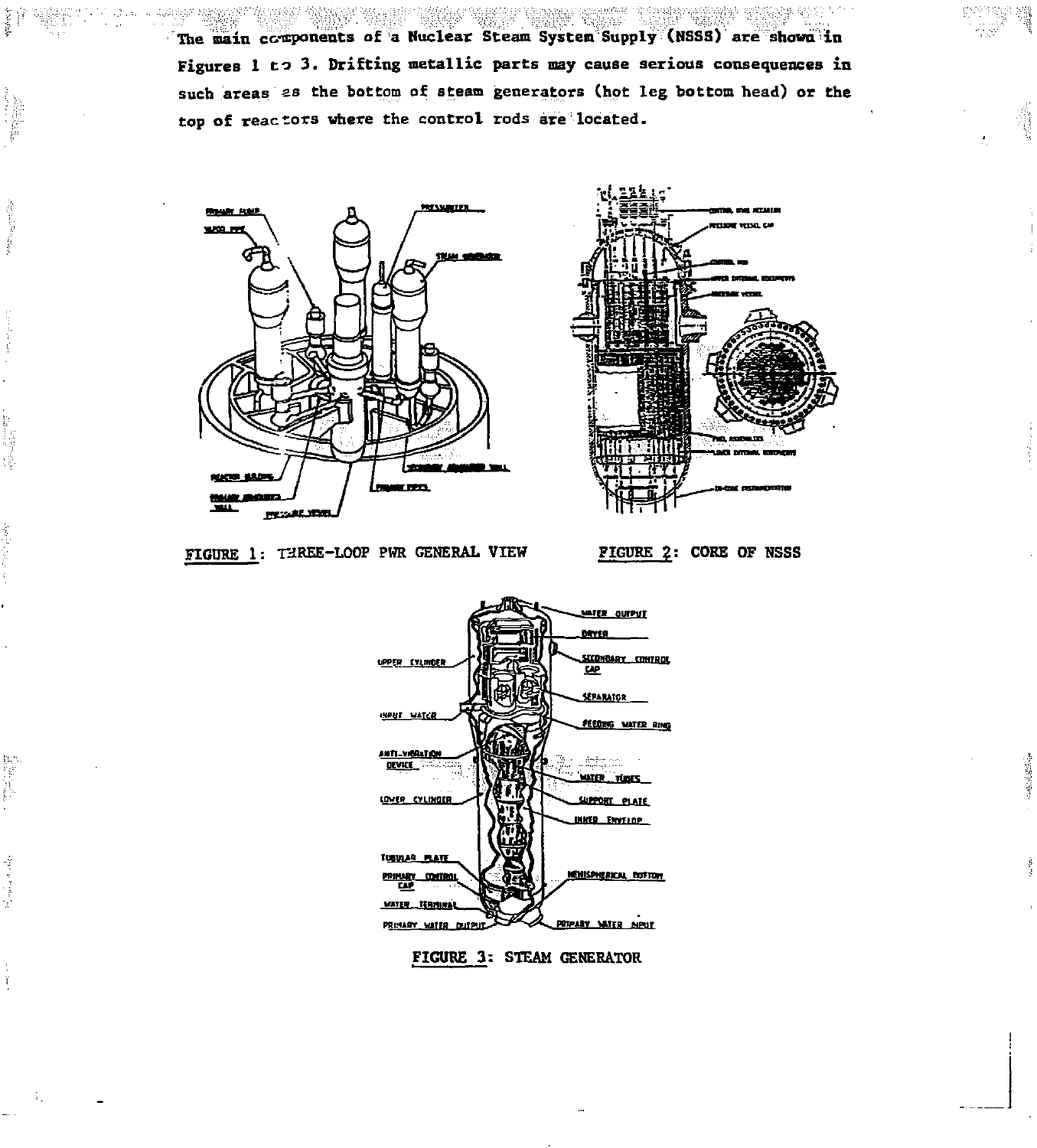**various areas such as the manhole cover seal of the steam generator bottom head) bot and cold sides. Crack propagation is possible wherever thermal fatigue can occur, and potential critical zones can be listed taking into account the difficulties related to the manufacturing process, welding between carbon steel and stainless steel, etc. Acoustic emission monitoring seems to be a good way of detecting and locating these particular incidents.** 

**.. .** *j* **->\_,.»--.. ...iM.M; ..s ..JJ jars and leakage may be experienced in** 

**Abnormal vibration behavior of the core and internals can cause serious damage such as has been noticed on French and US reactors, the use of accelerometry and neutron noise measurement will be a great help to prevent these incidents.** 

#### **ECONOMIC AMD REGULATORY ASPECT OF IBSERVICE MONITORING OF REACTORS.**

When a reactor experiences an incident such as a loose part in the pri**mary system, major economic consequences are obvious. Several months of shutdown have already been noticed on US and German reactors due to this specific incident. In France too, during the startup phase, loose parts were found which caused serious damage.** 

**A reliable detection system (without false alert signals) can be very useful when it can detect very rapidly the existence of loose parts. Although there is no French regulation on this topic, one can refer to the US Regulatory Guide 1.133 which specifies the energy of metal impacts to be detected.** 

**For leakage detection on PHRs, because the primary system is pressurized to 155 bars, leakage may occur in various zones. The US Nuclear Regulatory Commission (KRC) also gives indications concerning the threshold to be detected (1 gl/mn within one hour).** 

**Abnormal vibration of the SENA reactor core barrel caused fatigue failure and subsequent shutdown for a year and a half. Neutron noise vibration surveillance could probably have seen useful to belp avoid this particular incident.**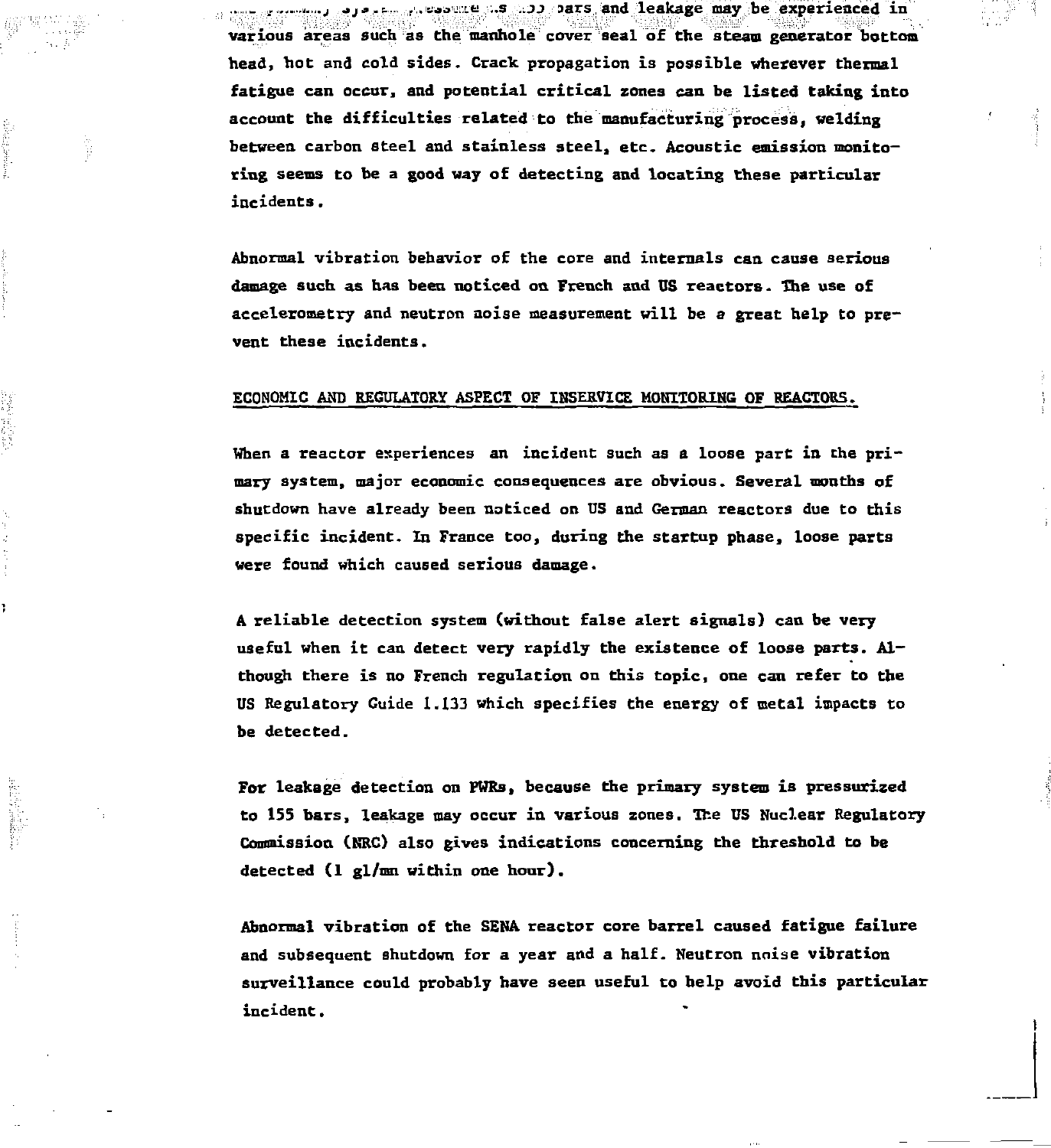**On crack growth detection, it should also be noted that incidents may be possible due to the presence of defects left without repair in a structure and which may evolve due to fatigue conditions. No nuclear regulations appear to exist in this field because there is still a lack of confidence in curxeht methods. Recent developments using sophisticated, totally digitized systems seem to give more reliable results.** 

## **BASIC PRINCIPLE OF INSERVICE SURVEILLANCE SYSTEM USING A.E. TECHNIQUES. Metal/metal impact detection.**

**When a loose part strikes a component, it generates acoustic waves which spread through the structure. Detection of these waves can be performed in the low frequency range using accelerometers or in the high frequency range using A.E. transducers. Experimental surveys performed in labs and on plants have shown that the signal** *to noise* **ratio is higher when monitoring is performed in the high frequency range.** 

**Figures 4 and 5 show some examples of impacts detected by accelerometers and acoustic emission transducers observed in the BUGEY S reactor.** 



**Figure: 4 - RECORDS OF IMPACTS IN STEAM GENERATOR GOTTOM HEAD DETECTED B» ACCELERCHETERS .**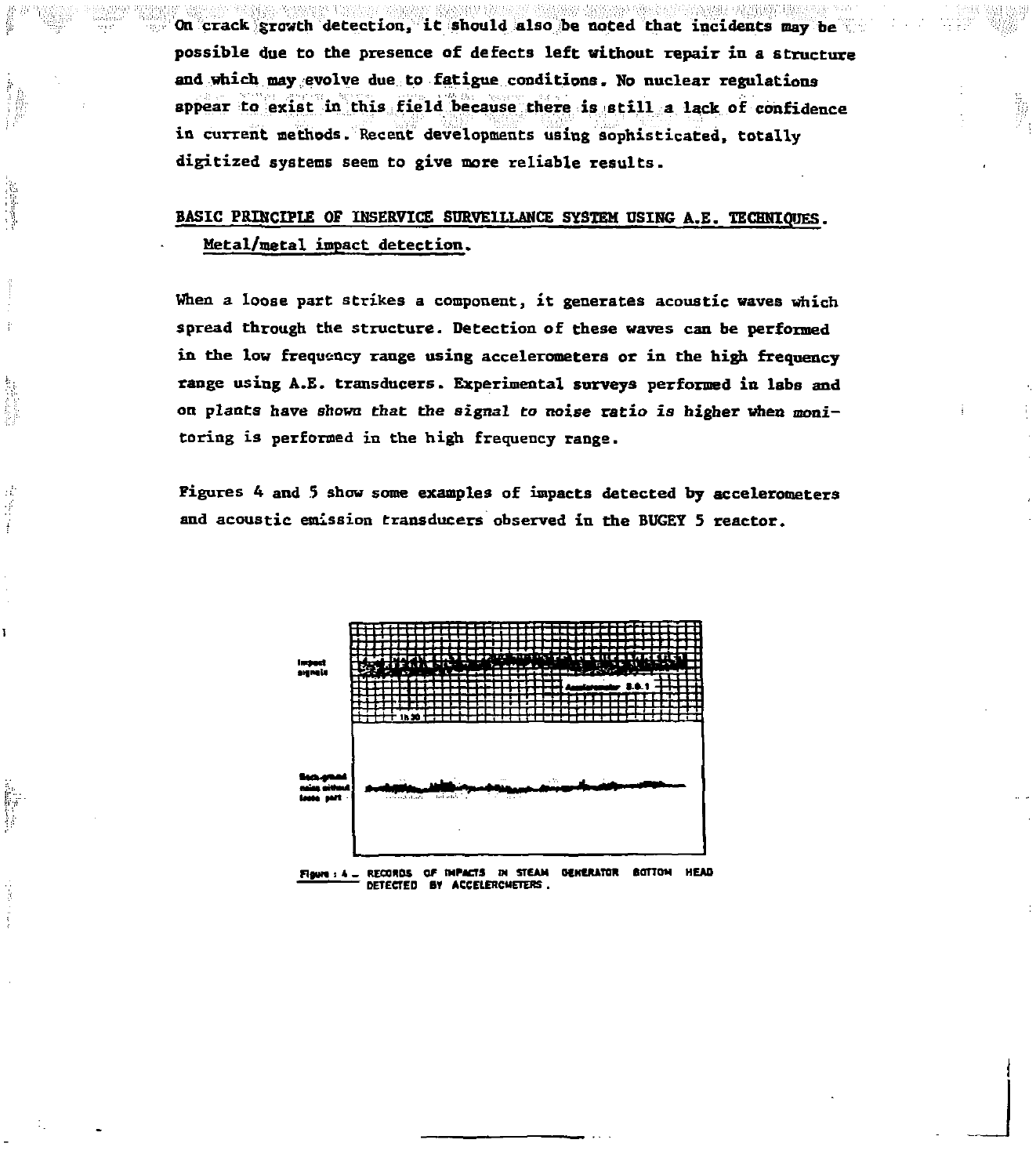

indiction of the construction of the company of the company of the company of the society of the company of th<br>In the company of the company of the company of the company of the company of the company of the company of th

Furthermore, it has been noticed that even working in the high frequency range, spurious signals caused by control rod movement, valve opening, etc. can be interpreted as metal/metal impacts. These observations have led us to a new concept for designing reliable equipment using spatial discrimination.

ł

digital.



The basic principle is to take into account the signal originating in a delimited zone to the exclusion of signals originating outside this zone.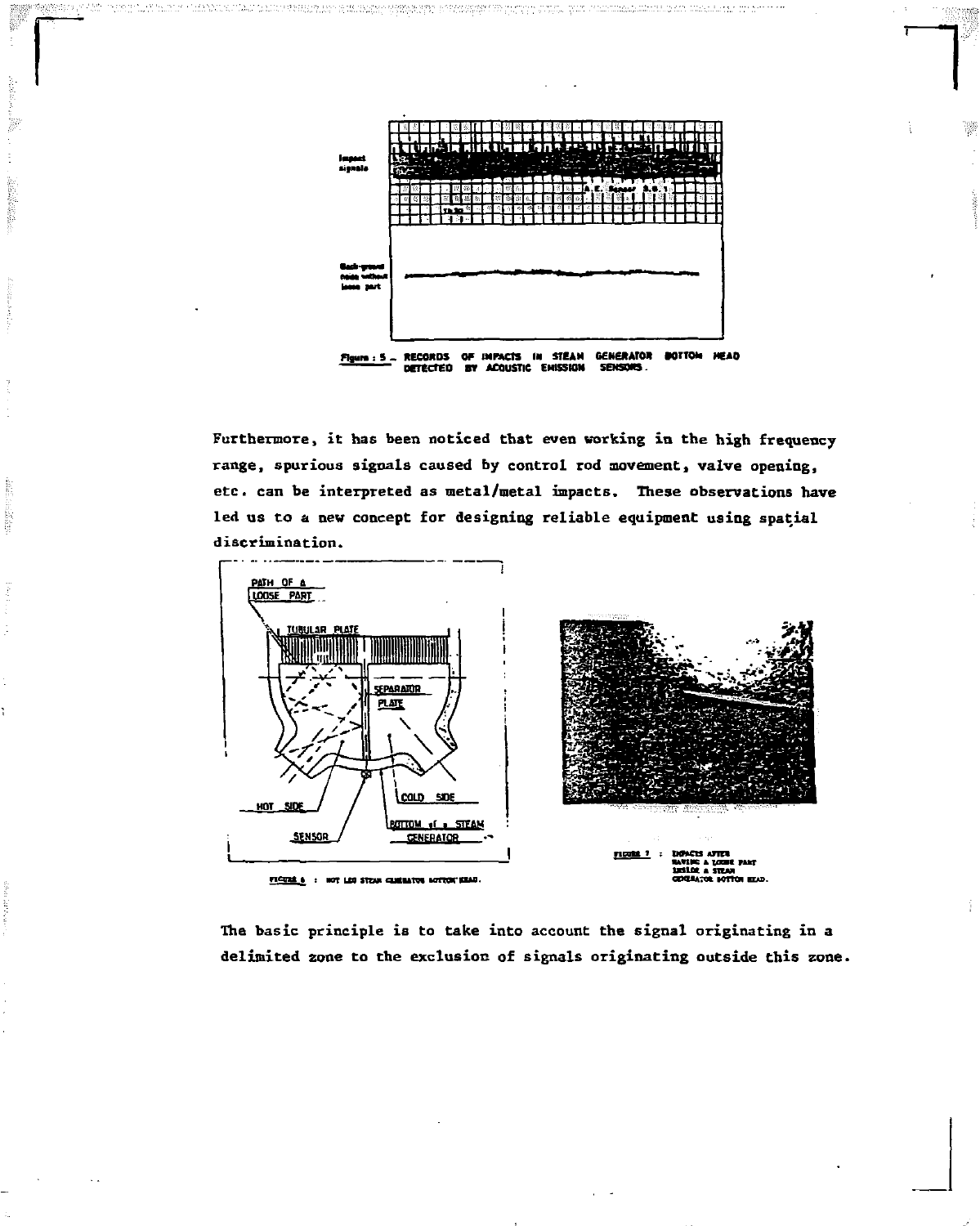

Flores &  $\ddot{\phantom{a}}$ **tMiUL** *BtsaveMxTUE naeuu* 

**By assuring that transducer n° 3 must receive "first", it can be seen easily in Figure 8 that the array system of 4 transducers gives a positive response if the impact is generated inside the triangle and gives no response for signals generated outside.** 

**This is the principle of spatial discrimination which is used in the LO-CAPAR system described below.** 

#### **Leakage detection.**

**A leak in any pressure vessel generates turbulence in the vicinity of the leak. This turbulence produces sound waves which spread through the surrounding structures. The sensors detect and transmit the increased background noise. A suitable band selection gives a good signal to noise ratio even for small leaks. Leakage rates of only several deciliters per hour can be detected.**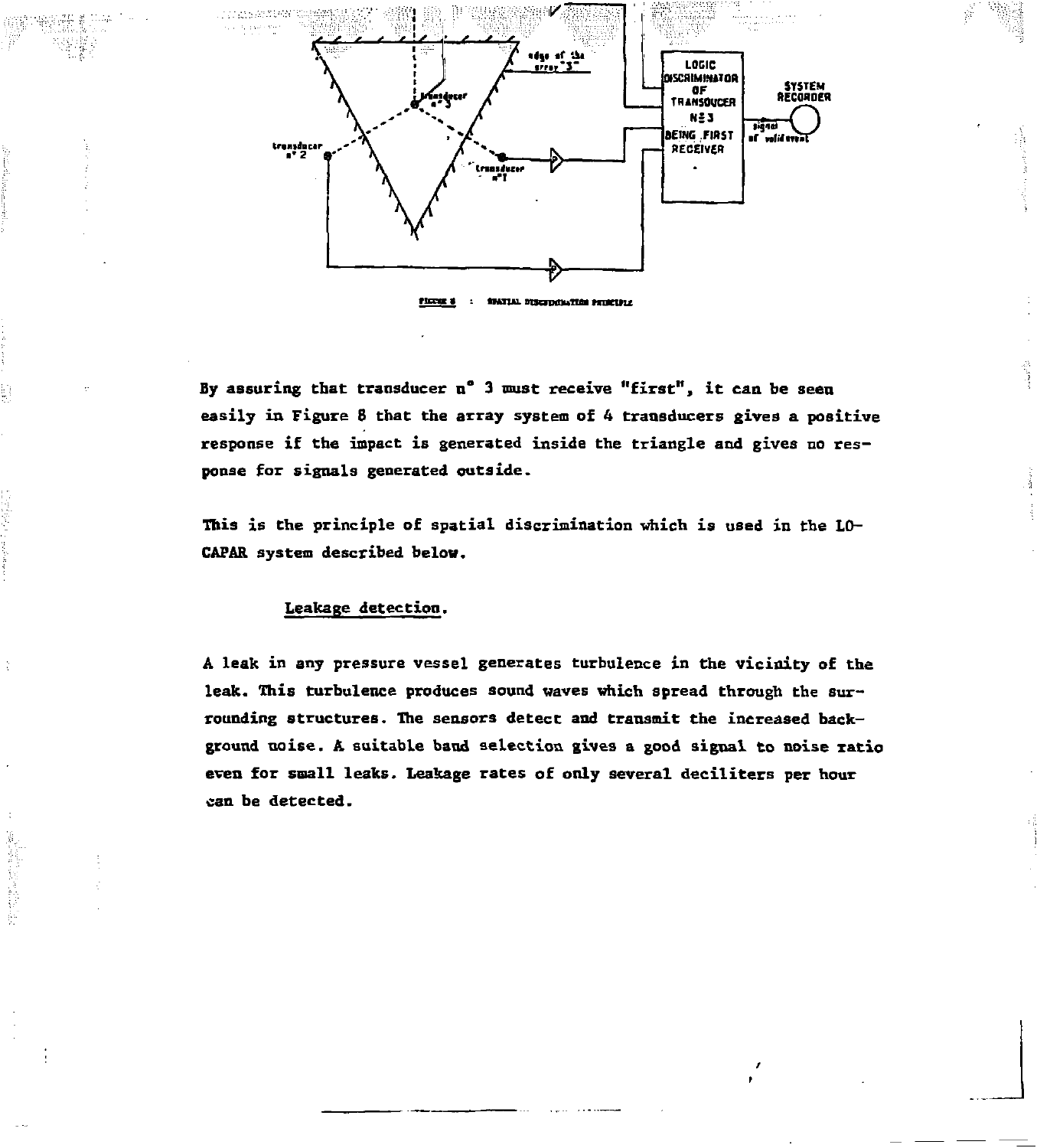- during the first cold hydrotest (preservice inspection)
- during normal operation
- during other periodic hydrotests in order to minimize radiation exposure to operators.

Studying modification of acoustic PSD monitored on reactor during plant operation without and with leakage, it can be seen that a good signal to noise ratio is obtained near 100 kHz. Figure 9 gives some results of RMS value of A.E. versus leakage parameters measured on primary piping.

**. 30 10, 6. . . D.1886P** 



In the nuclear industry, plant availability is also greatly dependent on good performance of components such as relief and other types of valves. Since not enough attention has been paid in the past to the design and testing of such components, some incidents have been observed during implementation of the French nuclear program. A contributing factor to the accident at Three Mile Island was also a malfuctioning relief valve.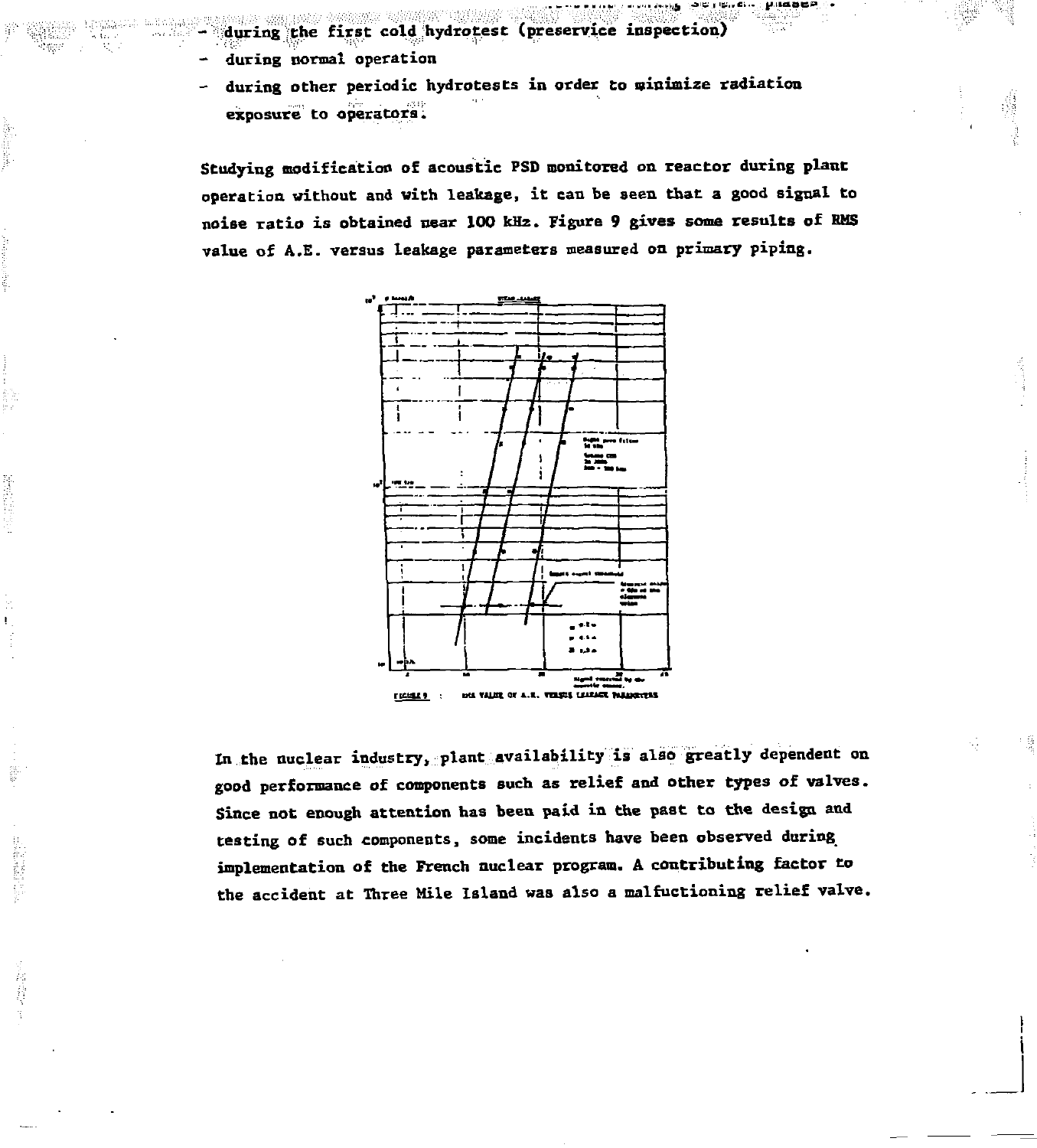**.., . .j. <sup>r</sup> — <sup>i</sup>** *--* **ic...•-•> ..!<:.<- ,.'ii\_ii...'tv. y«... 1...1 «... c.--'=.. u-i -ii recen : year s : residual heat relief valves and pressurizer relief and safety valves.** 

**The residual heat relief valves protect the residual heat removal system from overpressure. They are set at 40 bars and the temperature of the system can reach 180° C.** 

**The main problem encountered is that, since there are two relief valves in parallel and the fluid conveyed is generally water, the mobile disc swings and impacts the seat. This mode of operation can deteriorate the valve parts and, after closing, watertightness may not be assured.** 



**FiqurelQ: Residual Heat Relief Vahe** 

i international

and at a background

**The pressurizer valve system can be seen in Figure 11. Three relief valves (only one shown) are provided and three sets of valves including, in series one air-operated valve and one safety valve.** 

**A water slug is provided upstream of each valve in order to assure hydrogen tightness between the primary system and the auxiliary systems. The pressure and temperature conditions of the primary system are 154 bars and 320° C <sup>v</sup> respectively.**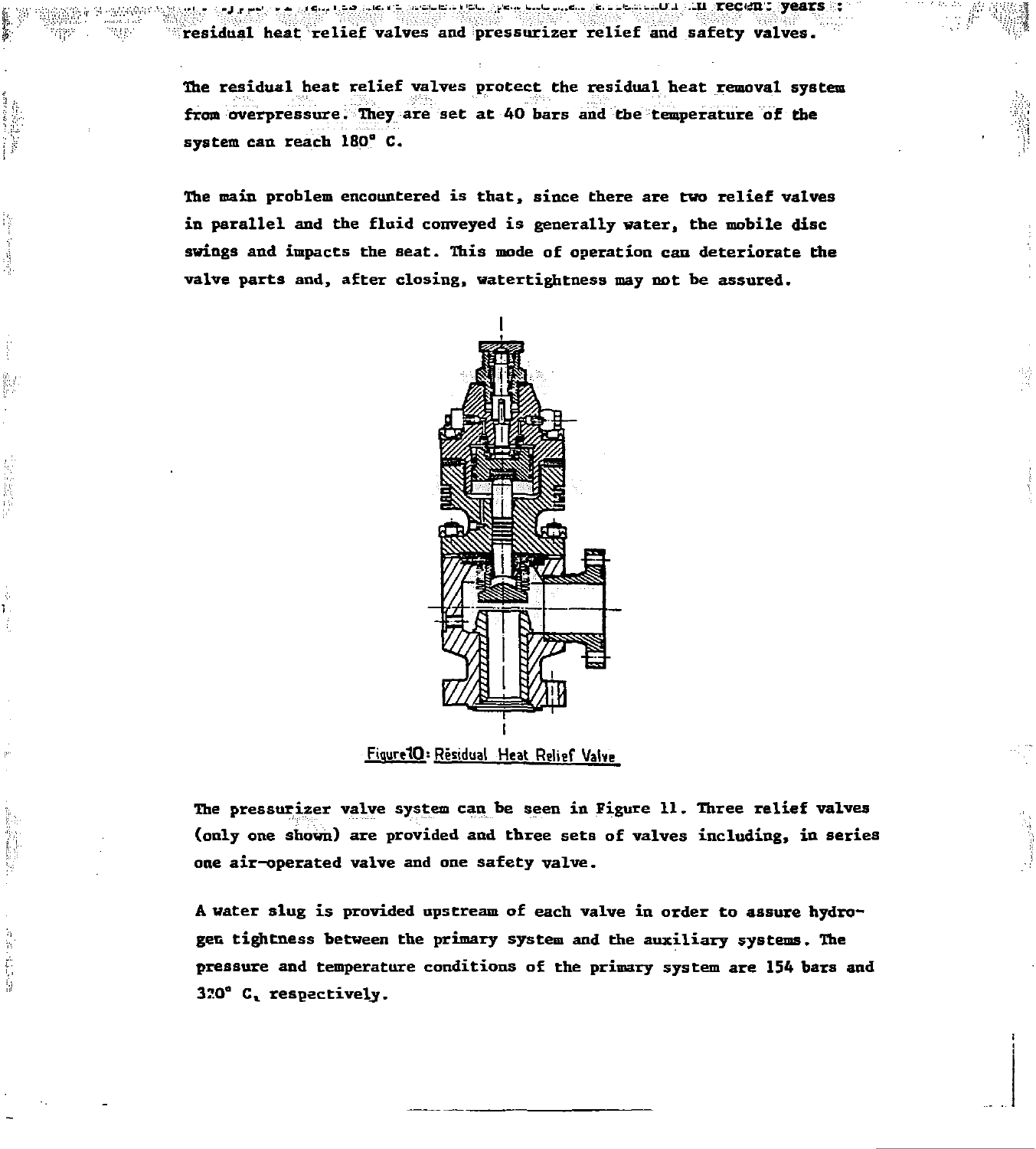

Figure 11: Pressurizer Valve Système

**Good leaktightness has to be assured for the air-operated valve, which is required to operate a great number of times.** 

#### **DEVELOPMENT AHD PRINCIPLE OF ACOUSTIC SDRVEILLAHCE.**

影

**Although some of the following objectives can be fulfilled with other kinds of instrumentation, acoustic apparatus was used to : first, provide a clear indication in the control room that a valve is operating and has not stuck open ; second, if it is closed, indicate that the leaktightness is still assured or otherwise give a quantitative indication of the leakage third, monitor whether valve chattering occurs.** 

**Many tests were performed on test loop and on reactors during startup testing before an industrial type instrumentation system (DAMES) was designed and installed on site.** 

**The principle of tests run on EDF and Framatome facilities was to install instrumentation on valves and piping and provide data to strip chart and magnetic tape recorders during the testing of relief and other valves.** 

**Acoustic data were analyzed with Power Spectral Density (PSD) and Fast Fourier Transform (FFT) apparatus.**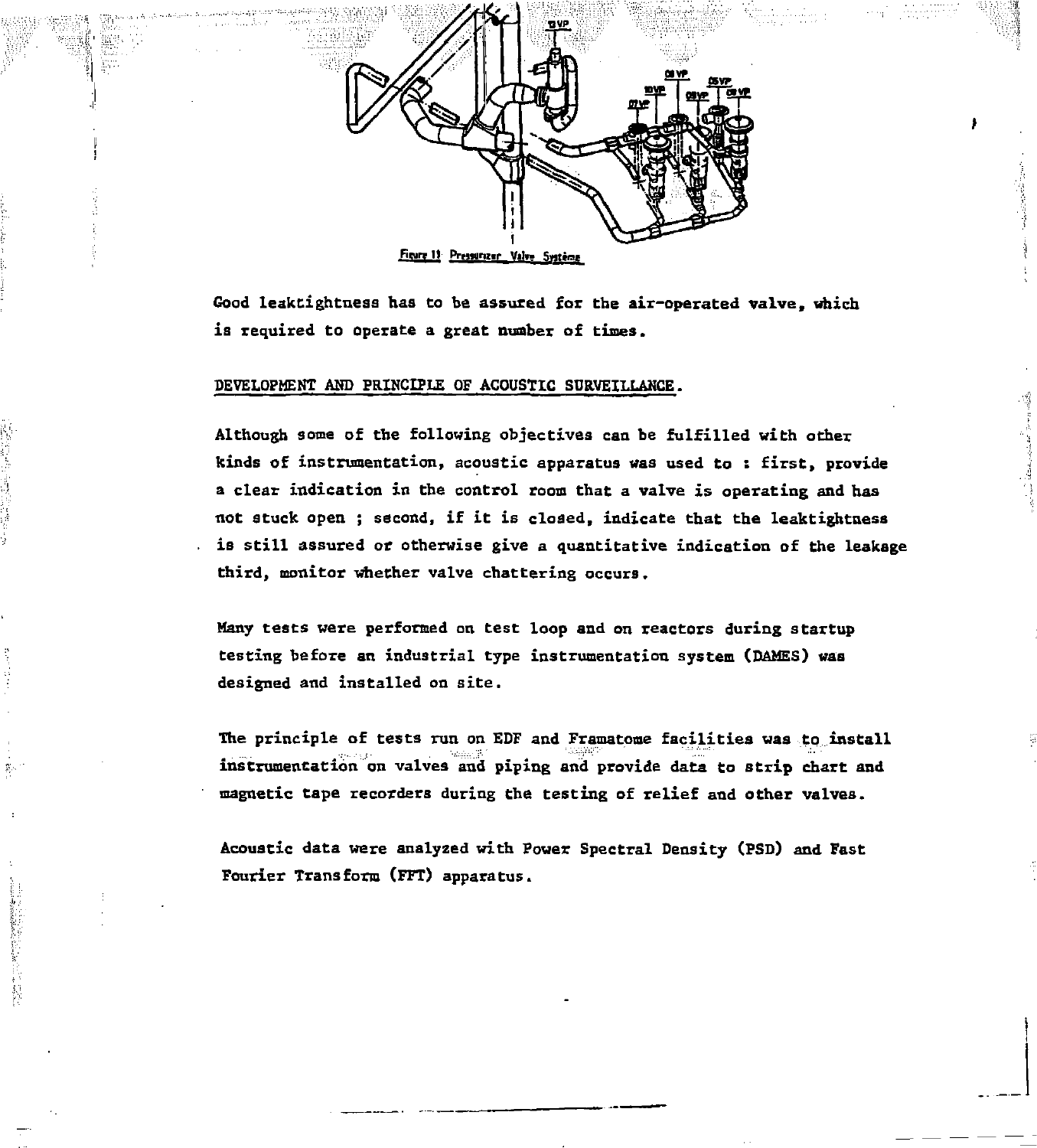**during tests on EOT's facility at Chatou.** 



**detected by an acoustic sensor attached to a residual heat relief valve** 

**After four openings followed by four correct closing operations, the background noise remains at the same level, indicating proper functioning and good leaktightness.** 

**Figure 13 shows another example of valve functioning. Here, after four satisfactory operations, chattering occurred due to instabilities and hydraulic coupling between the fluid and the moving parts of the relief, valve. After closing it can however be noticed that leaktightness is assured, because no significant increase of the acoustic background noise can be seen.**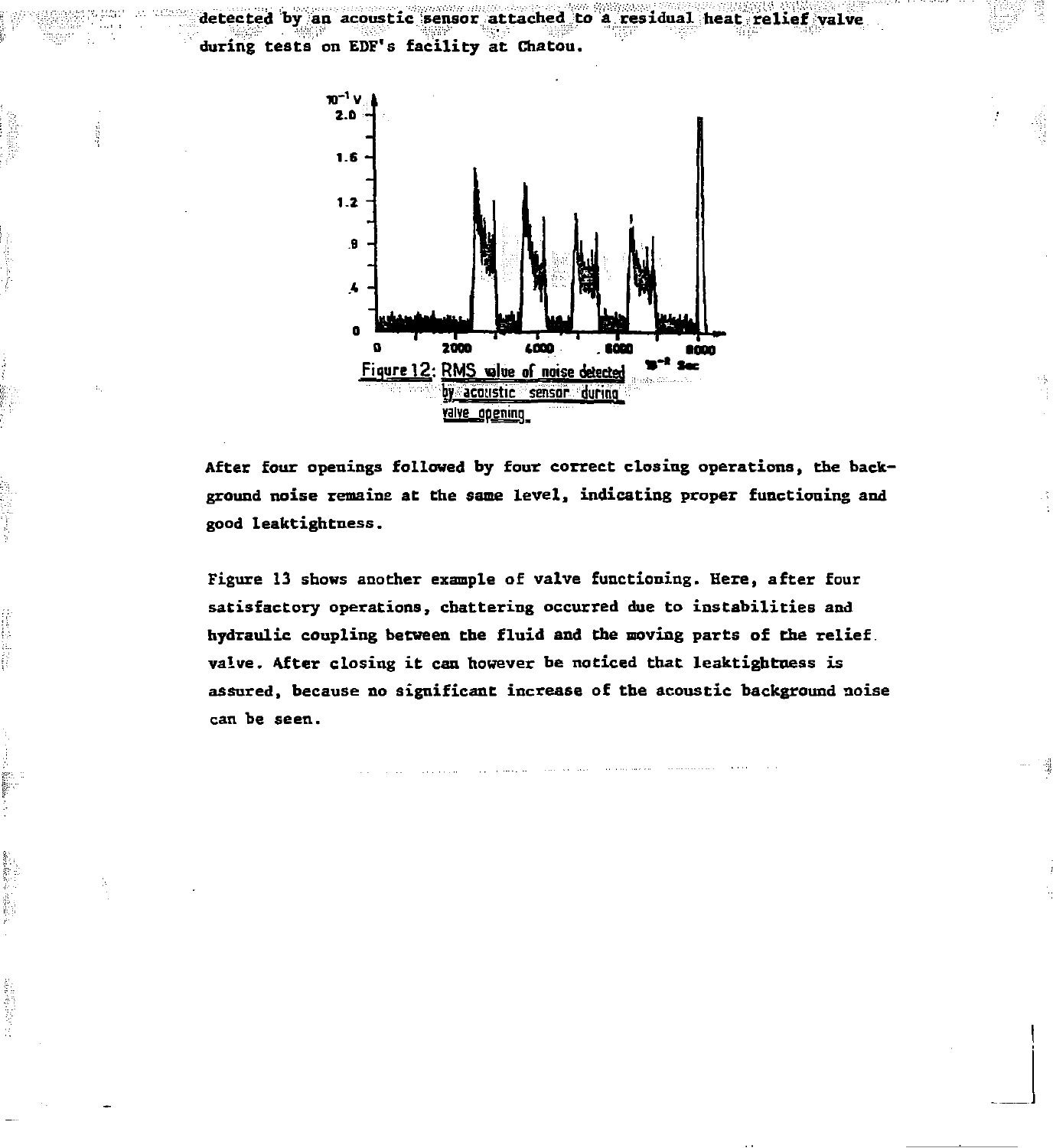

2

men m

> **Figure 14** shows an example of valve opening followed by **incorrect closing, indi:ating** leakage. The leakage is apparent because the background **noise did not** return to its previous value after valve operation.



Many tests on facilities and reactors showed tuat water and steam leakage **can** be detected using acoustic sensors attached to piping **or a valve body.**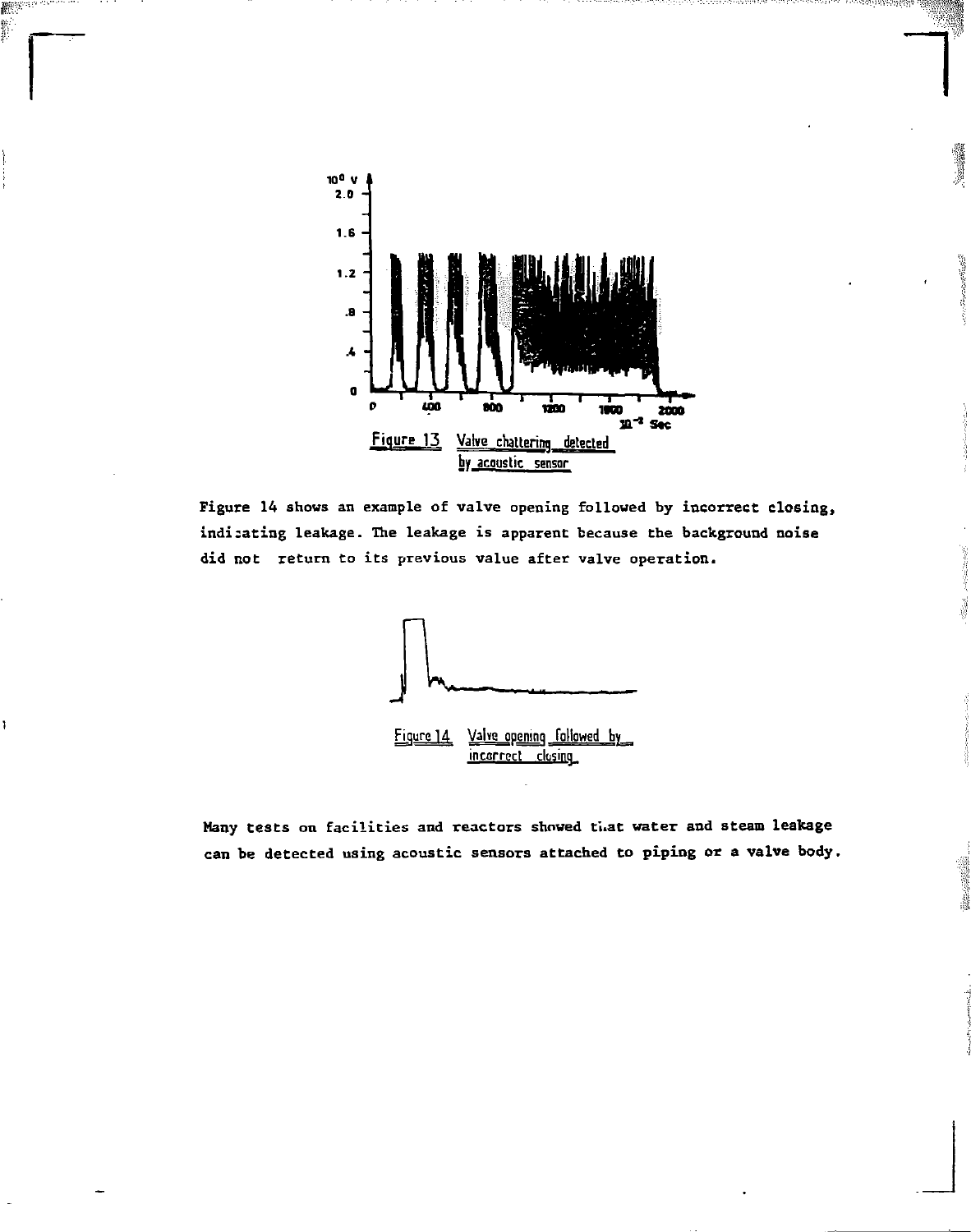

## **Crack growth surveillance**

**During crack growth in a stressed material, energy is released and acoustic stress waves are generated in a large frequency band. Some relationships exist between A.E. records and fracture mechanics theory.** 

**For example, Figure 16 shows the large increase of burst noticed on a fatigue test performed on a specimen which is representative of a tube penetration in the bottom head of the pressure vessel. Before failure of the penetration weld near 37 580 cycles acoustic monitoring predicts a failure near 29 000 cycles. This unexpected failure was related to a piece of the machine itself. After repair of the fatigue machine and starting the test again, the specimen broke near 37 000 cycles.**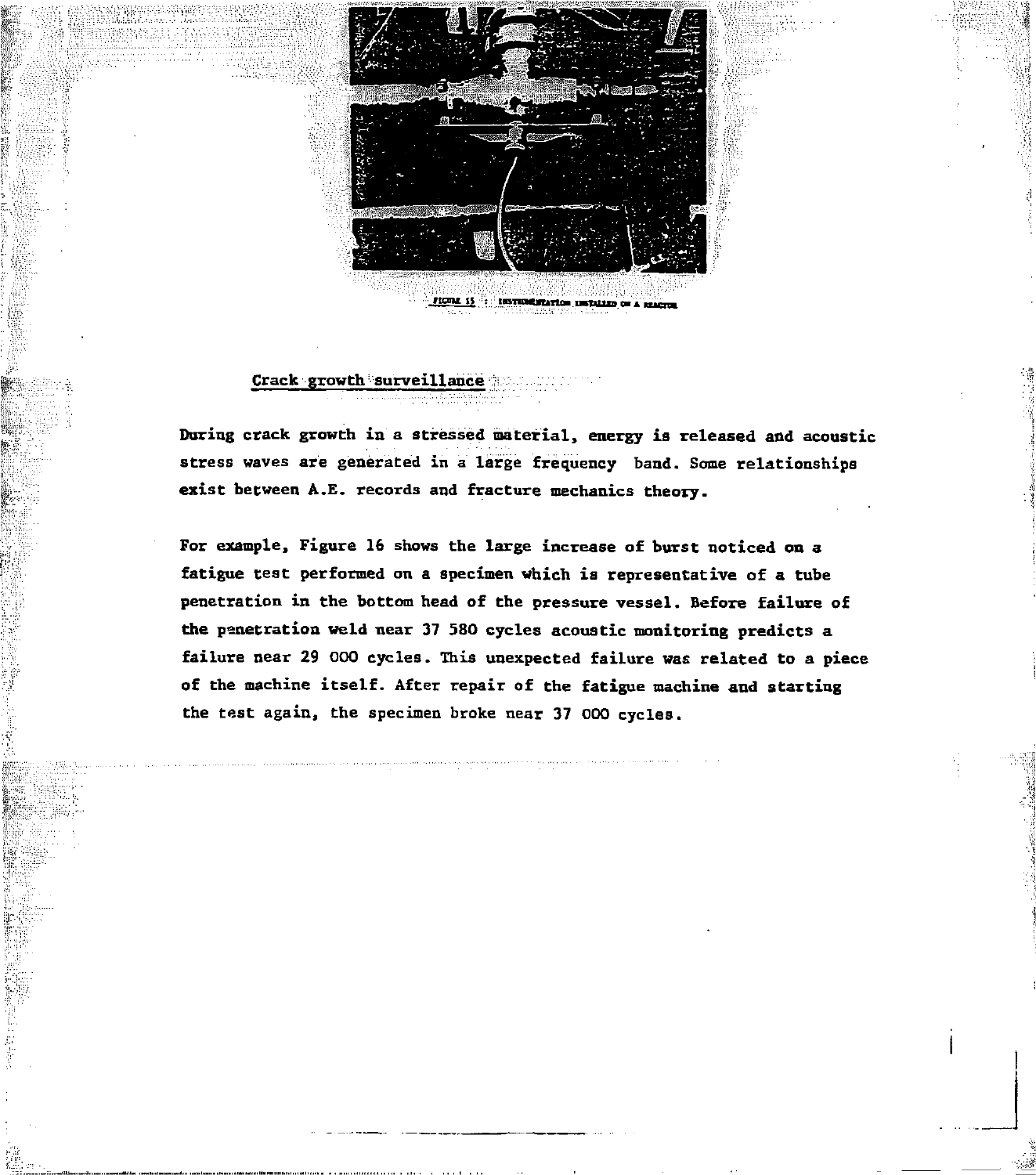

*1* 

*§&>\$%* S^IKKSV^'CI.

Sider from the control

ğ.

됾

**Various R and D programs in cooperation with University of Lyon (INSA) and CQR (Compagnie Générale de Radiologie), founded by EOF and the DGRST (Direction Générale de la Recherche Scientifique et Technique) are presently conducted with the objective of understanding the fundamental mechanism linked to stress waves generation when a crack grows or when a plastic zone is developed.** 

**The différents alloys used in the construction of Framatome NSSSs have been studied and their acoustic signature behavior recorded during tensile and fatigue tests. Figures 17 and 18 show some examples of these results obtained with conventional A.E. instrumentation.**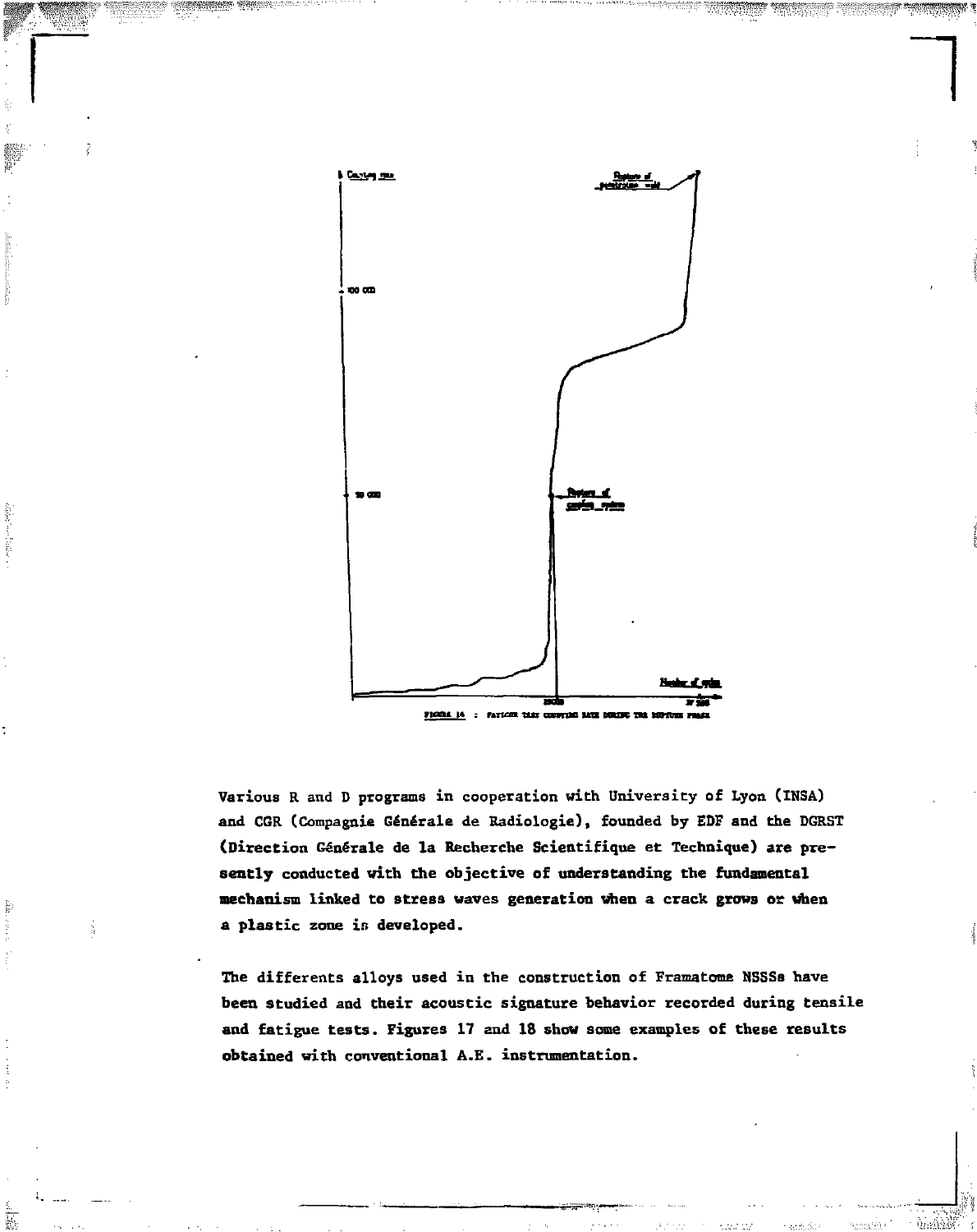

When using A.E. surveillance on a critical zone for reactors during full power operation, the main problem is to record data which are connected to the particular point at which we are looking at and not to take into account signals such as acoustic or R.F. interference. In general, localization of A.E. sources needs to be also more accurate as in the case of metal/metal impacts. Conventional instrumentation commercially available today was tested and found unreliable. New apparatus such as the HYPERLOC II system are being developed using digitization of the A.E. signals in connection with sophisticated software.

Figure 19 gives some examples of digitized A.E. signals. Before being taken into consideration for further processing (triangulation or quantification) each signals is compared to a reference level (Figure 20) which in this particular example is the averaged signal obtained during specimen tests.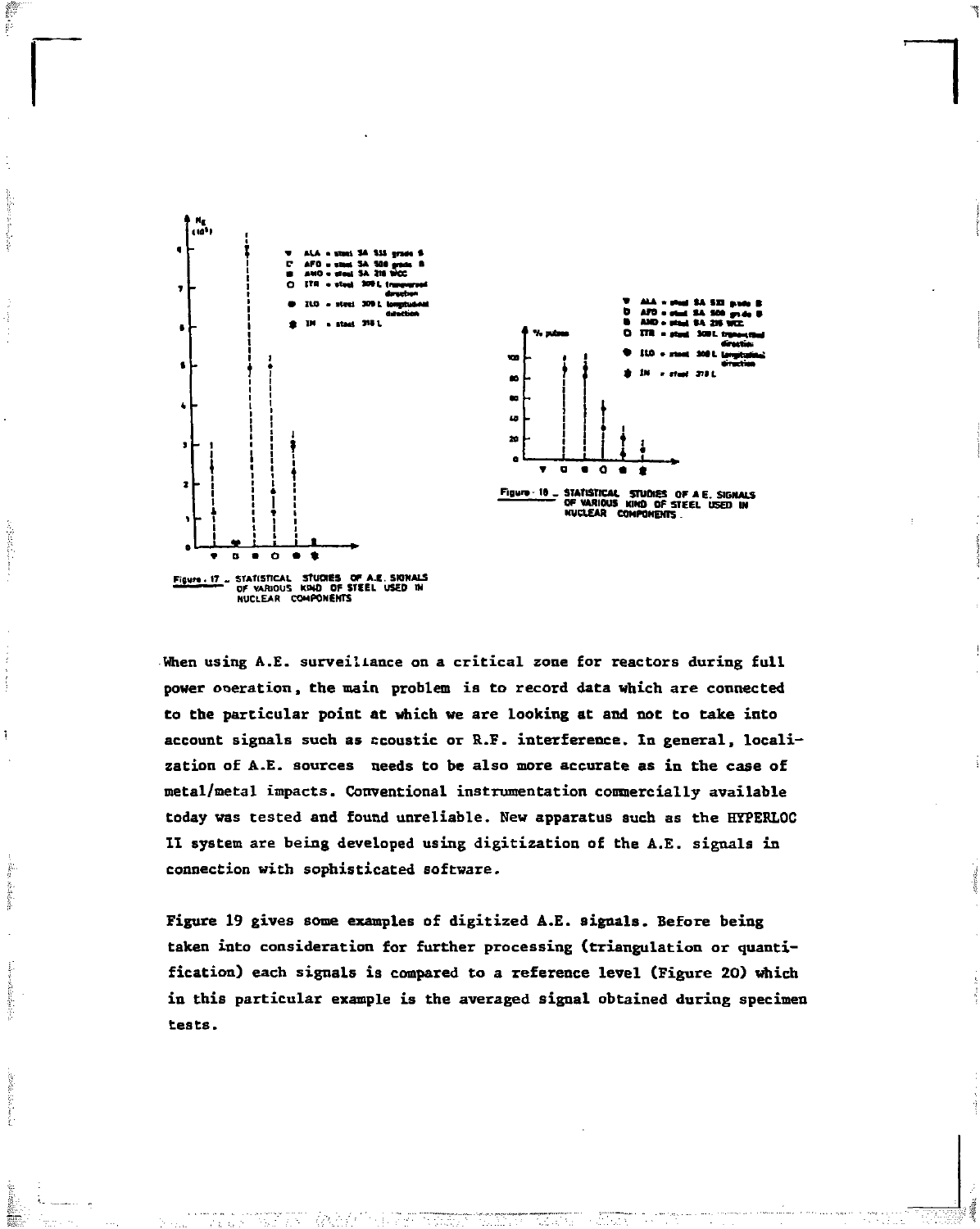

is at he ure de www.communes.com<br>Charge Lora de Cytle<br>Childrama de Leng us d'arr

and and address the fact

þ

 $\begin{array}{ccc} \mathbf{1} & \mathbf{1} & \mathbf{1} & \mathbf{1} \\ \mathbf{1} & \mathbf{1} & \mathbf{1} & \mathbf{1} \\ \mathbf{1} & \mathbf{1} & \mathbf{1} & \mathbf{1} \\ \mathbf{1} & \mathbf{1} & \mathbf{1} & \mathbf{1} \\ \mathbf{1} & \mathbf{1} & \mathbf{1} & \mathbf{1} \\ \mathbf{1} & \mathbf{1} & \mathbf{1} & \mathbf{1} \\ \mathbf{1} & \mathbf{1} & \mathbf{1} & \mathbf{1} \\ \mathbf{1} & \mathbf{1} & \mathbf$ ś

 $\bar{z}$ 

 $\frac{1}{2}$ 

 $\mathbf{I}$ 

edi can

or collaves, aver-

**Billion Controller** 

Î ł ini di

鬣

j

 $\frac{1}{2}$ 

19 07 11:56 11<br>83048<br>6.1 Matricend





i.

 $\mathcal{A}^{\mathbb{R}}$ 

**A.E. SIGNAL STANDARD FOR ACOUSTIC SURVEILLANCE<br>OF FATIGUE CRACK PROPAGATION IN STAINLESS STEEL**<br>TOTAL SCALE : 25 MICROSECONDES . Figure - 20 -

**Service**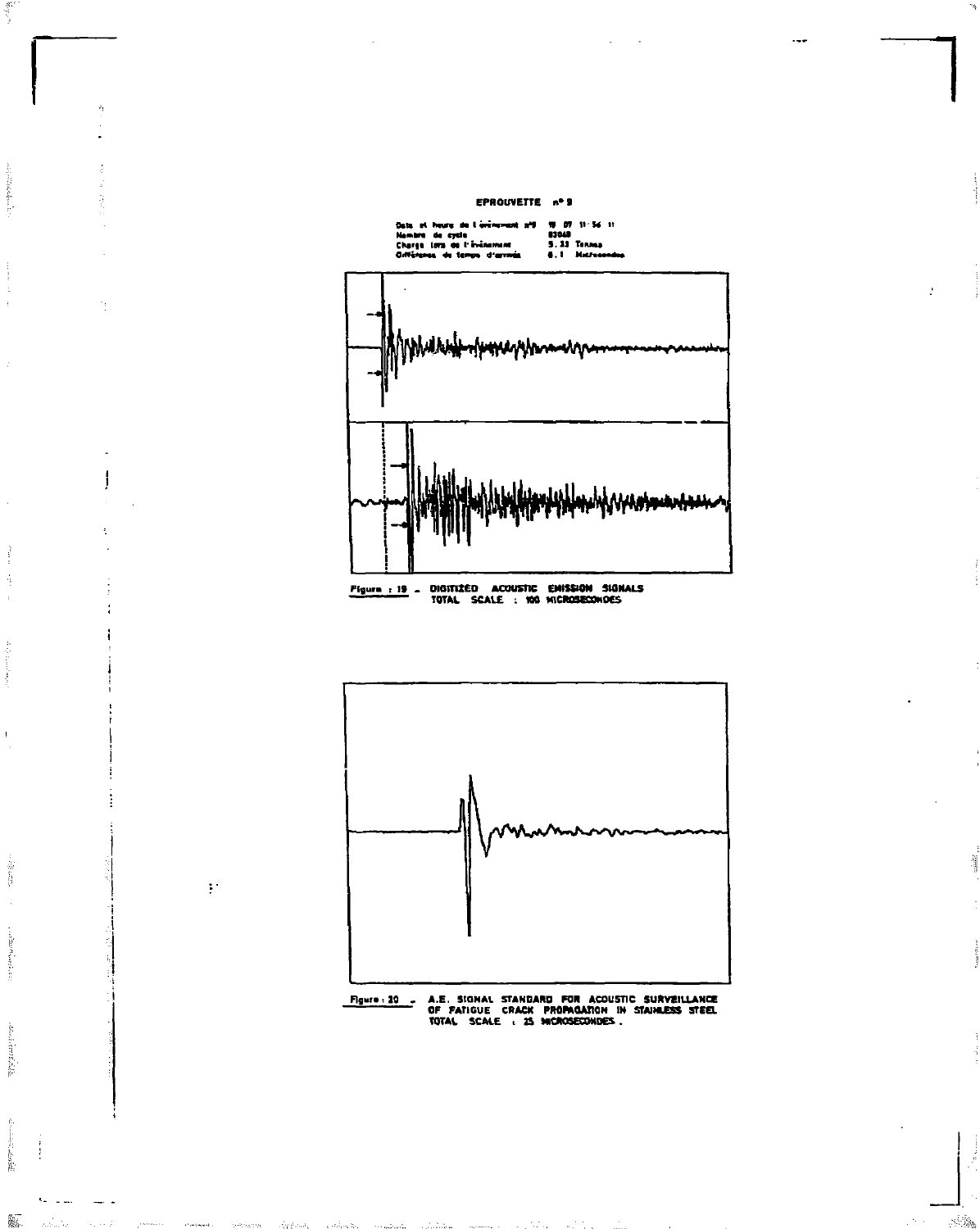**When a crack grows, the acoustic source of the stress wave is mainly a "DIRAC" function and only the beginning of the signal is of great importance. The end of the signal is mainly due to the waves propagating in the structure. This leads us to design and use more higher frequency transducers than it is usually done for crack growth surveillance.** 

## **CORE AND IHTEBHALS VIBRATION MONITORING.**

**A comprehensive joint program called SAFRAN was implanted in 1971 by Framatome and the CEA to study vibration behavior of FRR internals. Several measurement runs have been performed on site jointly with the CEA and EDF to enable comparison of laboratory and on-site results. The vibration measurements used sensors located inside and outside the pressure vessel as well as accelerometers and strain gages during hot functional tests of the reactor.** 

**Measurements using accelerometers located on the top and bottom of the reactor vessel and measurement of ex-core neutron noise were performed on various reactors at different power levels.All these results were input to a data bank used to characterize the normal vibration behavior of PWRs built by Framatome.** 

**Following BUGEY 2 hot functional tests, dimension measurements of the internals hold down spring led us to suspect that vibration levels could change with time. Consequently, regular neutron noise measurements were performed during the initial fuel cycle. The results for BUGGY 2 were compared with those previously obtained for FESSENHEIM 1 and 2, and with those from the SAFRAN program (theoretical and experimental labora- - tsry results obtained on a l/8th scale mock-up).**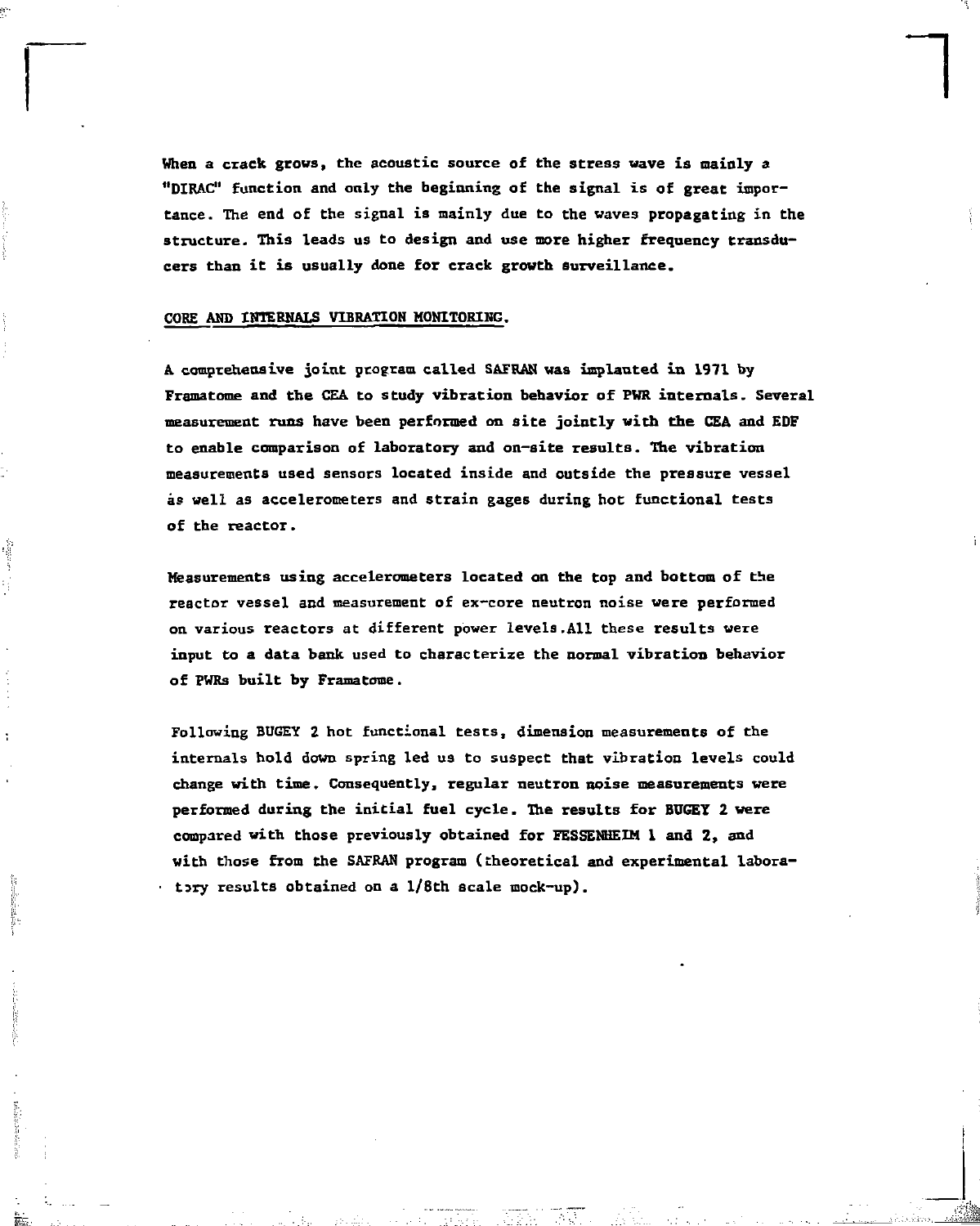

*1* 

 $r = 11$ MODEL OF INTERNALS USED FOR CALCULATION<br>Of Viseation Senaviors,

## **EXPERIMENTAL FIELD STUDY.**

ŀ

Ă

ī

Ì

Sidney.

**The experimental study ôf internals and pressure vessel vibrations was performed on the FESSEHHEIM 1 and BUGEY S reactors using external and internal accelerometers as well as strain gages /9/.** 

**Figure 22 is an example of results from on-site measurement runs on BUGEY 5. All the results were used to describe the vibration behavior of internals and are used as a data bank for analysis and interpretation of ex-core neutron noise signals. (On some reactors ex-core and in-core neutron noise measurements were also performed).**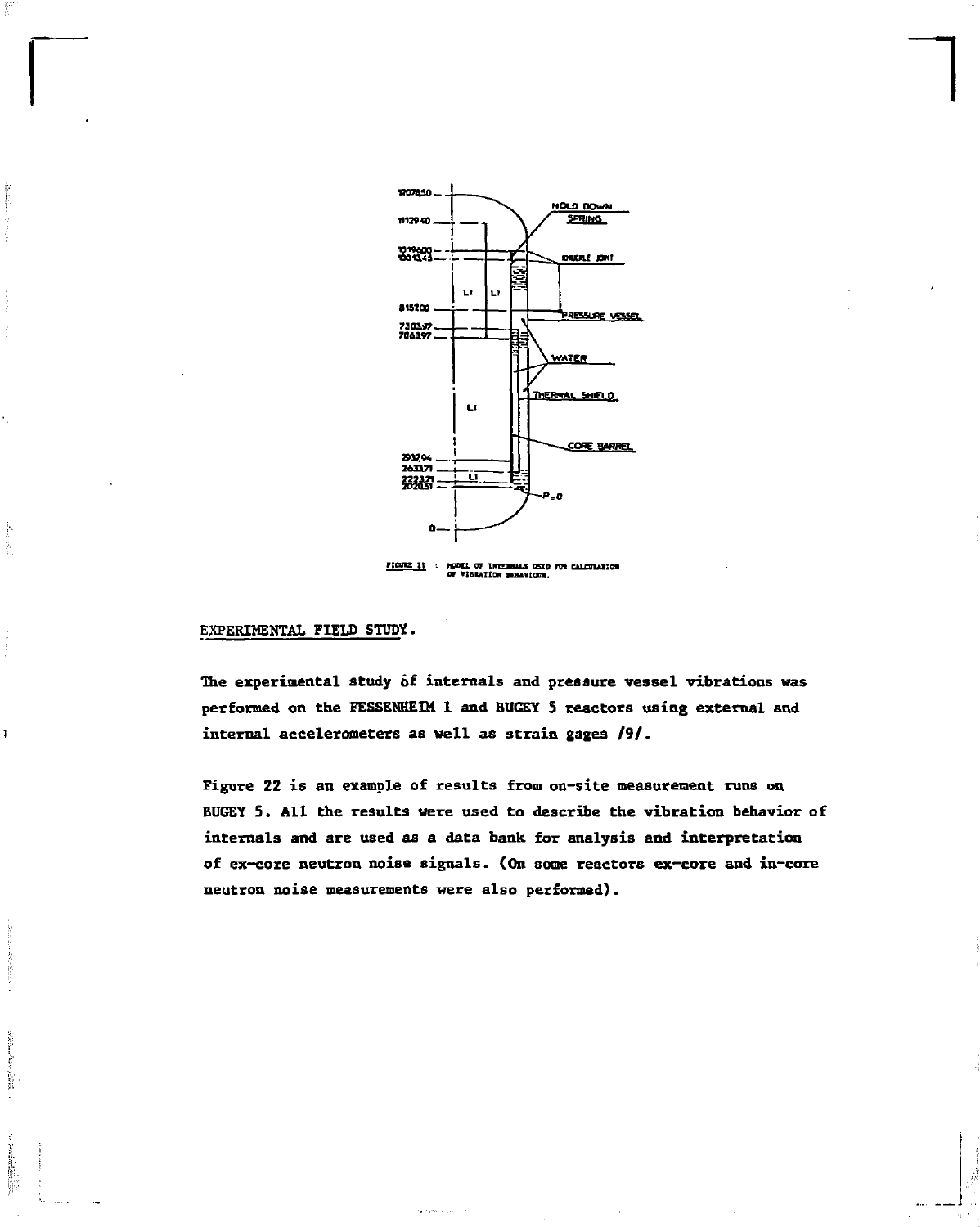

FIGURE 22 : BIGEY 5 - NOT FUNCTIONAL TESTS COFBITIONS. ACCELERINGTER AS LOCATED AT THE ROTTOM OF THE CORE BARREL.

Results obtained or the BUGEY 2 reactor.

î.

ing a strong

医萨尔

Some examples of results recorded on the Bugey 2 unit are given in Figures 23a, 23b and 23c.

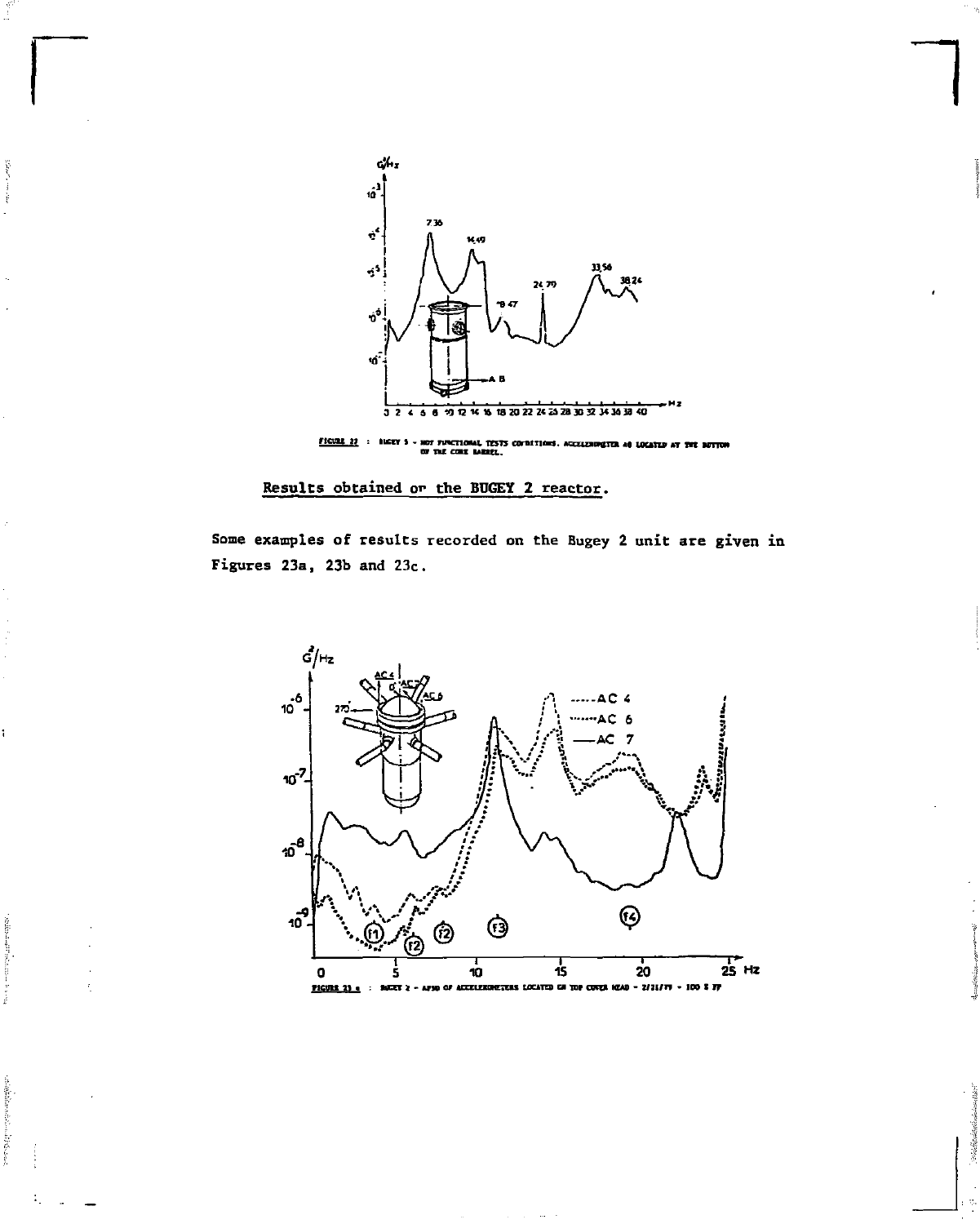

The property of the state of

ì

**Bearing** 

**Real Assistance** 

Technology.

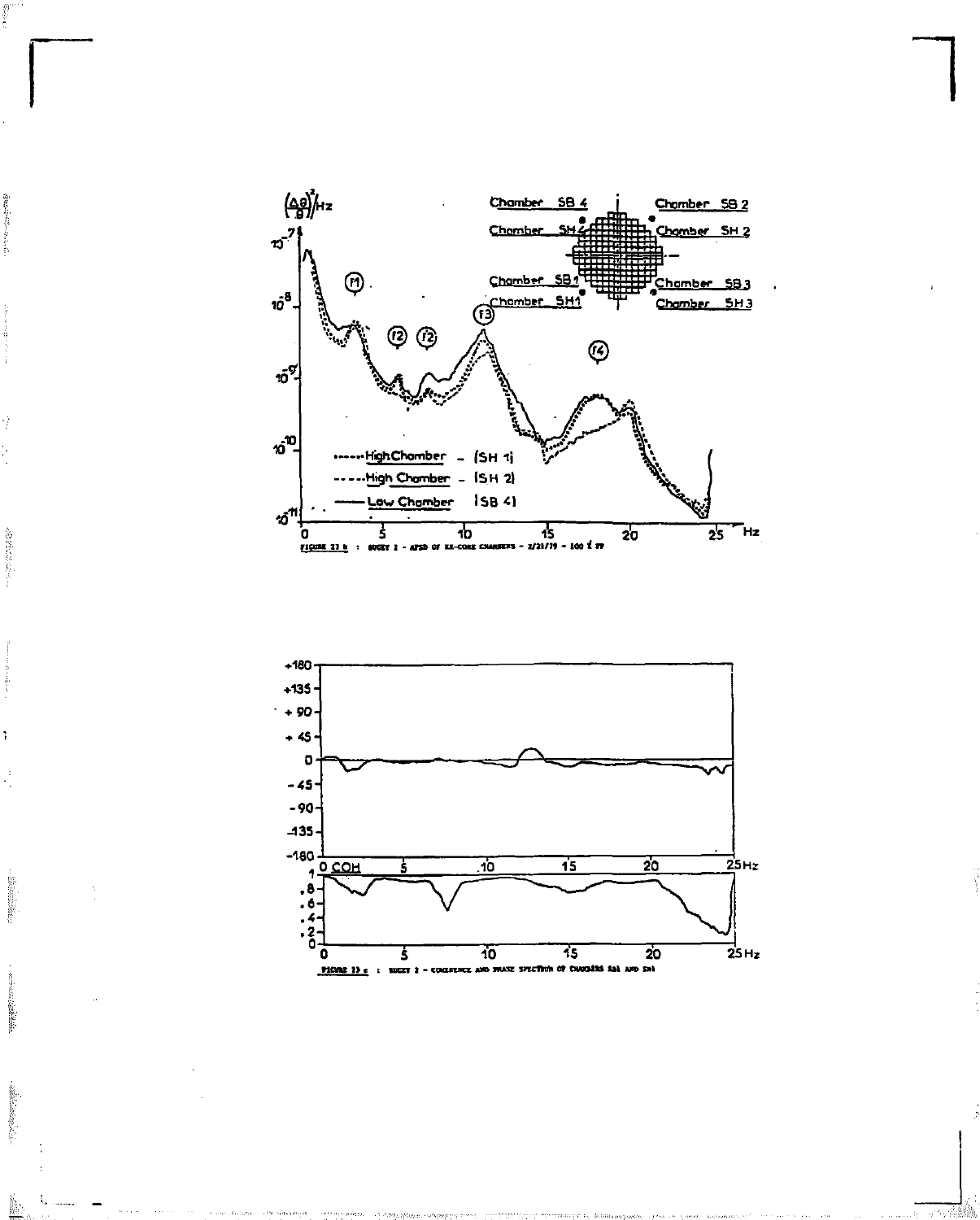Vibration analysis of the reactors built by Framatome during the past few years, which utilize accelerometers and neutron noise signals, provides experimental confirmation of resonant frequencies and modes of internals predicted by the SAFRAN program.

**1** 

The comparison of results and **time** change analysis from ex-core neutron noise signals of Bugey 2 reactor during the first fuel cycle highlight the difficulties of interpretation. It was seen that the two main modes, free rocking and free rocking with contact of radial guides, may exist individually or coexist simultaneously.

## ACTUAL CASES OBSERVED OH REACTORS AND MONITORING SYSTEMS DEVELOPED FOR REACTORS.

## Loose parts detected by A.E.

Figure 24 shows acoustic signals recorded on the Blayais 1 PWR.

Figure 25 shows the corresponding loose parts found in **the** pressure vessel after plant shutdown and removal of pressure vessel top **head.** 

The weight of the loose parts was 150 g which corresponds to an energy well below the threshold recommended by Regulatory Guide 1.133

| steam generator if1                            | G=90 4B                                     |
|------------------------------------------------|---------------------------------------------|
| steam generator of 2                           |                                             |
| <b>September</b><br>۰.<br>steam generator nº 3 |                                             |
| bezet thuzzną                                  | <b>METAL</b><br>.<br>ووعودهم<br><b>CNNG</b> |

**t taut tt •.** *mujwtu.* **IXMCT SICMU - uesi m » i, m nusuu ttsszL.**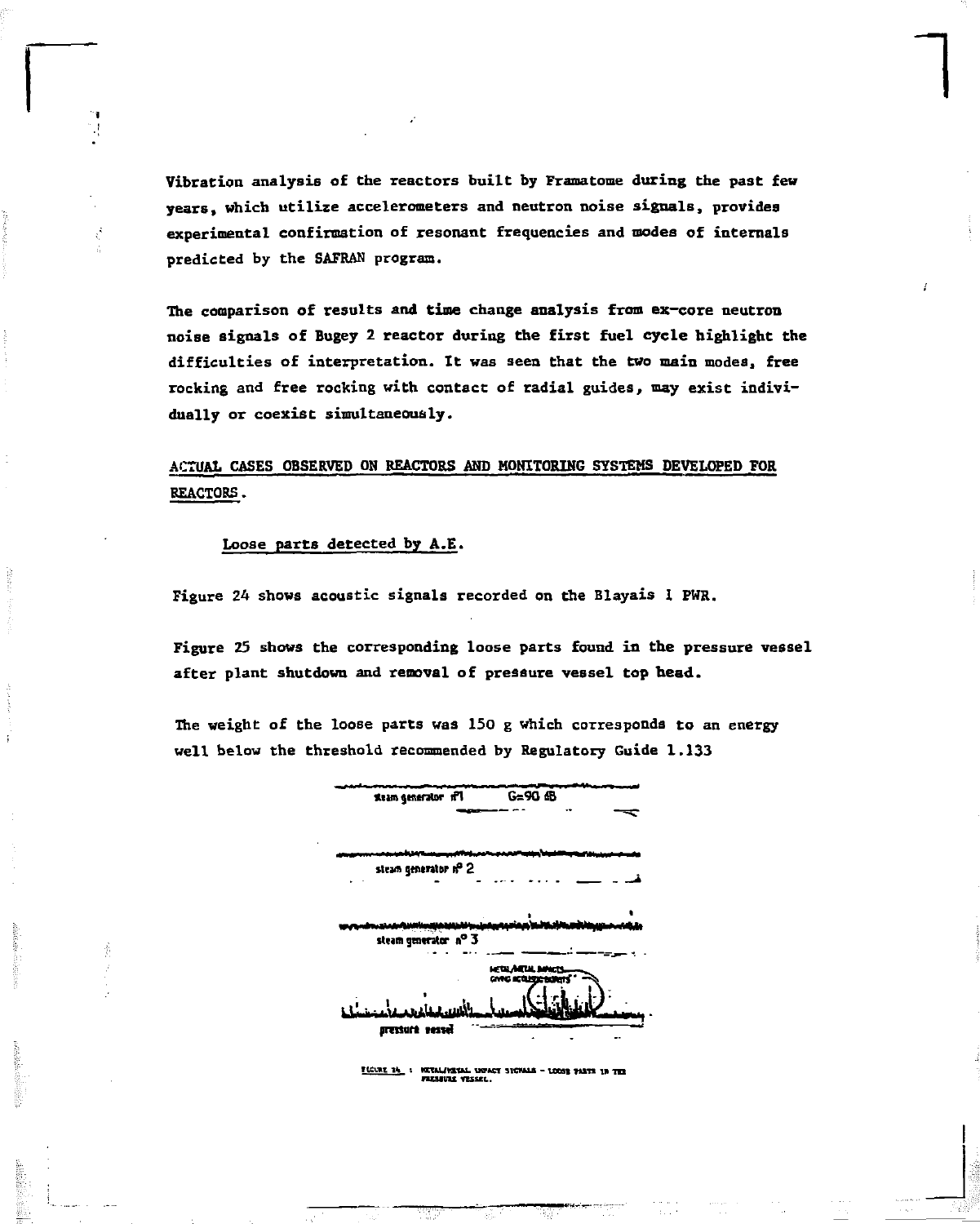

**Channel** 

**FIGURE 25 : LOOSE PARTS FOUND IN BLAYAIS REACTOR**<br>AT THE END OF HYDRO-TEST.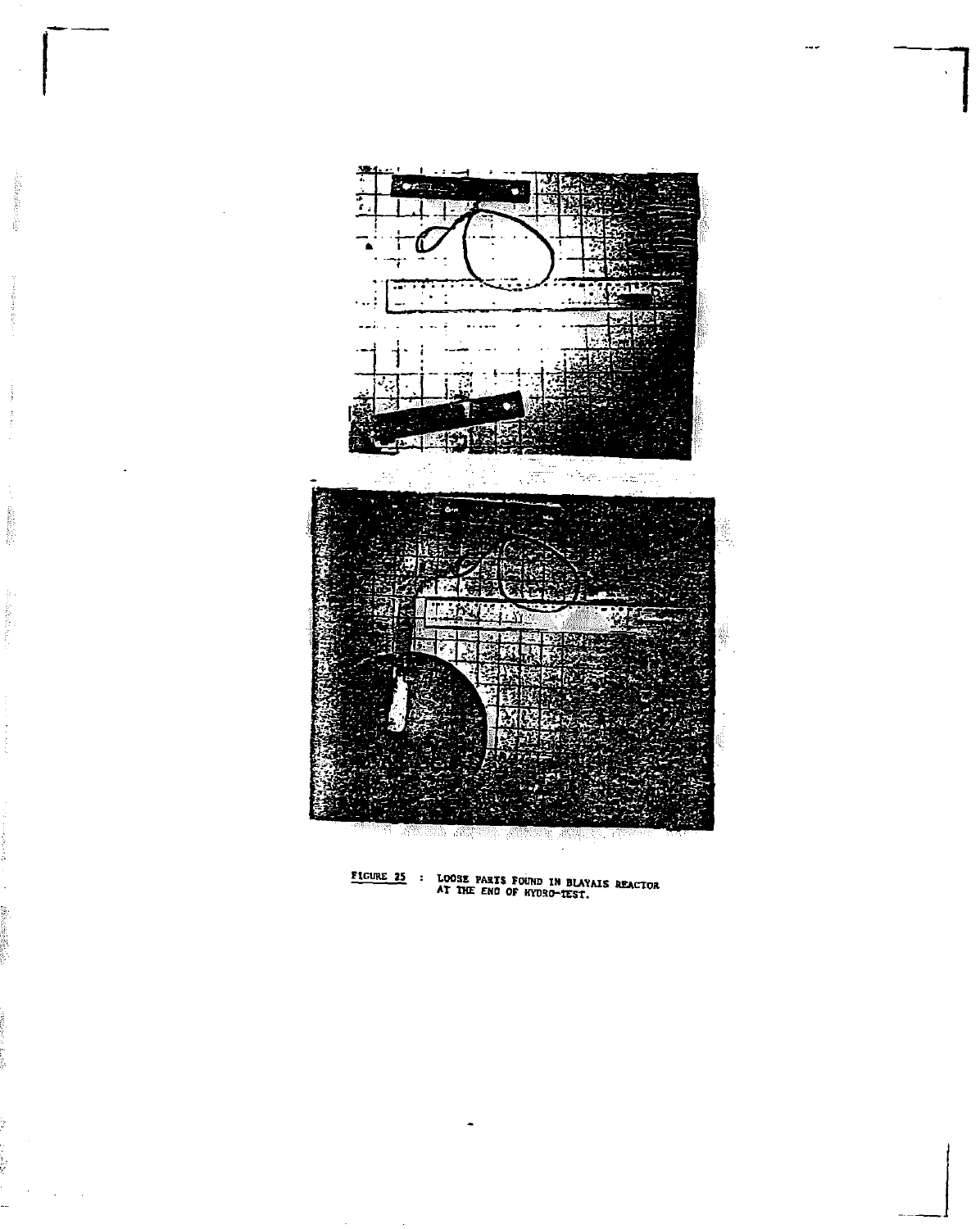

**Fiante 26 : LOCAFAK - LOOSE PART DEIECTINC SYSTEM - FRONT VIEW.** 

## **Leakage detected on plants by A.E.**

**Two types of leakage are considered :** 

ing the property

- **leakage of primary system to secondary or auxiliary systems (valve tightness?.**
- **leakage of primary system to containment building.**

**Successful applications have been introduced in both cases.** 

**Oa the Fessenheim 1 plant, a leakage of 9 1/h between pressure vessel and top cover head has been detected.** 

**The MACOUMAT 3 is a computerized system which can monitor leakage and vibrations on reactor structures. Figures 27 and 28 give a block diagram and the view of the front panel of this system.**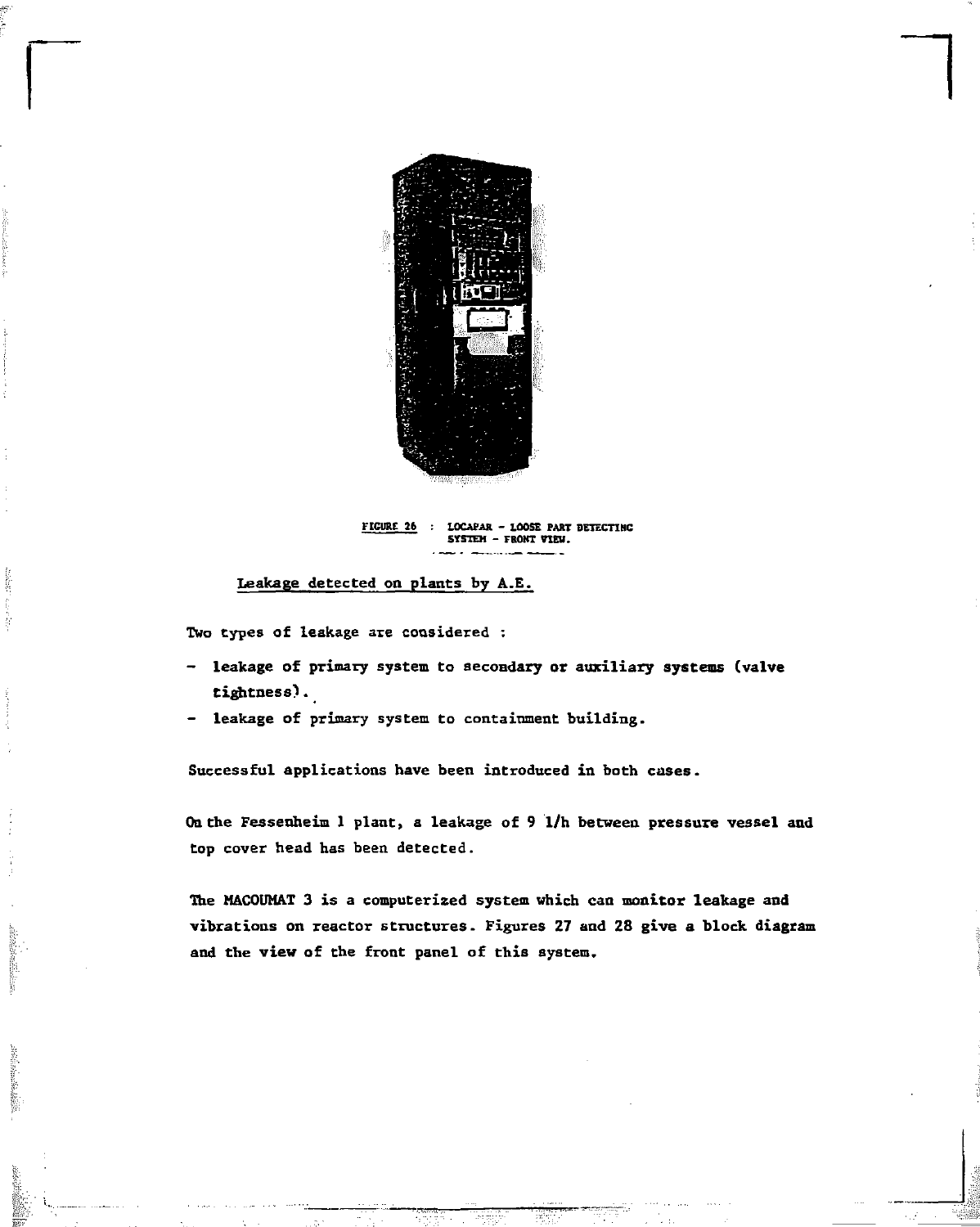

FIGURE 23 : NACO œ, mares m vm LТ. --martons.

a progressive control

Ŕ

Beliau dalmen

**Controlled State** 

ta E



FIGURE 28. : NACOUNAT 3 - Block Disgues.

 $\gamma_{\rm T}$  :

 $\sim_{\rm SM}$  ,  $\sim$   $\sim$   $\sim$   $\sim$   $\sigma$ 

 $\bar{\mathbb{Z}}$ 

 $\sim 3\frac{1}{14}$  .

 $\rightarrow$  5  $^{\circ}$ 

 $\gamma_{\rm eff}$ 

 $\hat{u}$ 

ä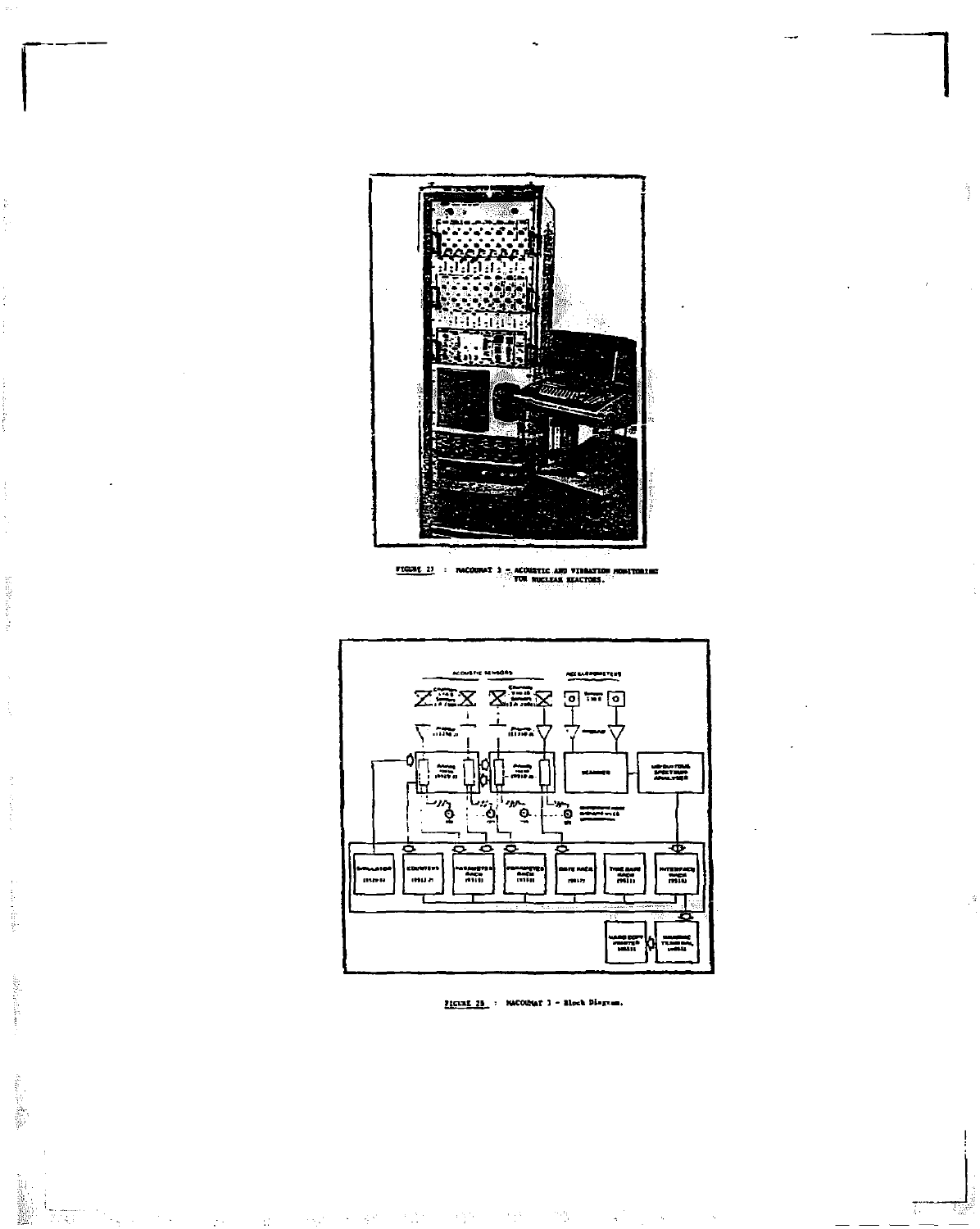## Crack growth detection on plants.

A.E. techniques have been successfully used on the Bugey 5 reactor for moni toring noise in a steam generator bottom head where special instrumentation was installed. During service, and with flow rate environment, crack growth spread and after 3 days the break occurred. Figure 29a, b and c shows some recorded data and the corresponding pieces of metal after plant shutdown (as time passes signal appears more frequently and with a higher amplitude).



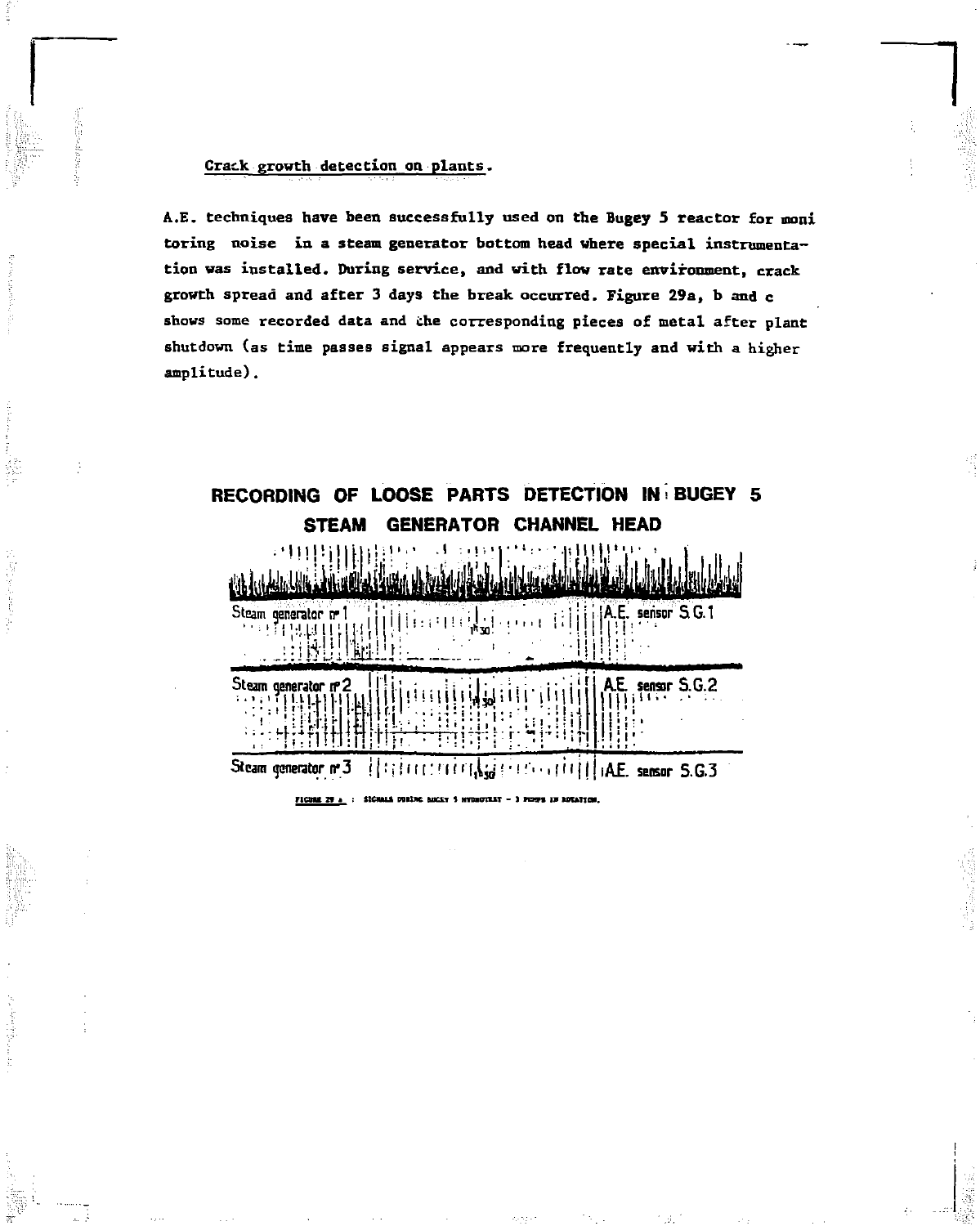



á

T.

43



 $\mathbf{I}$